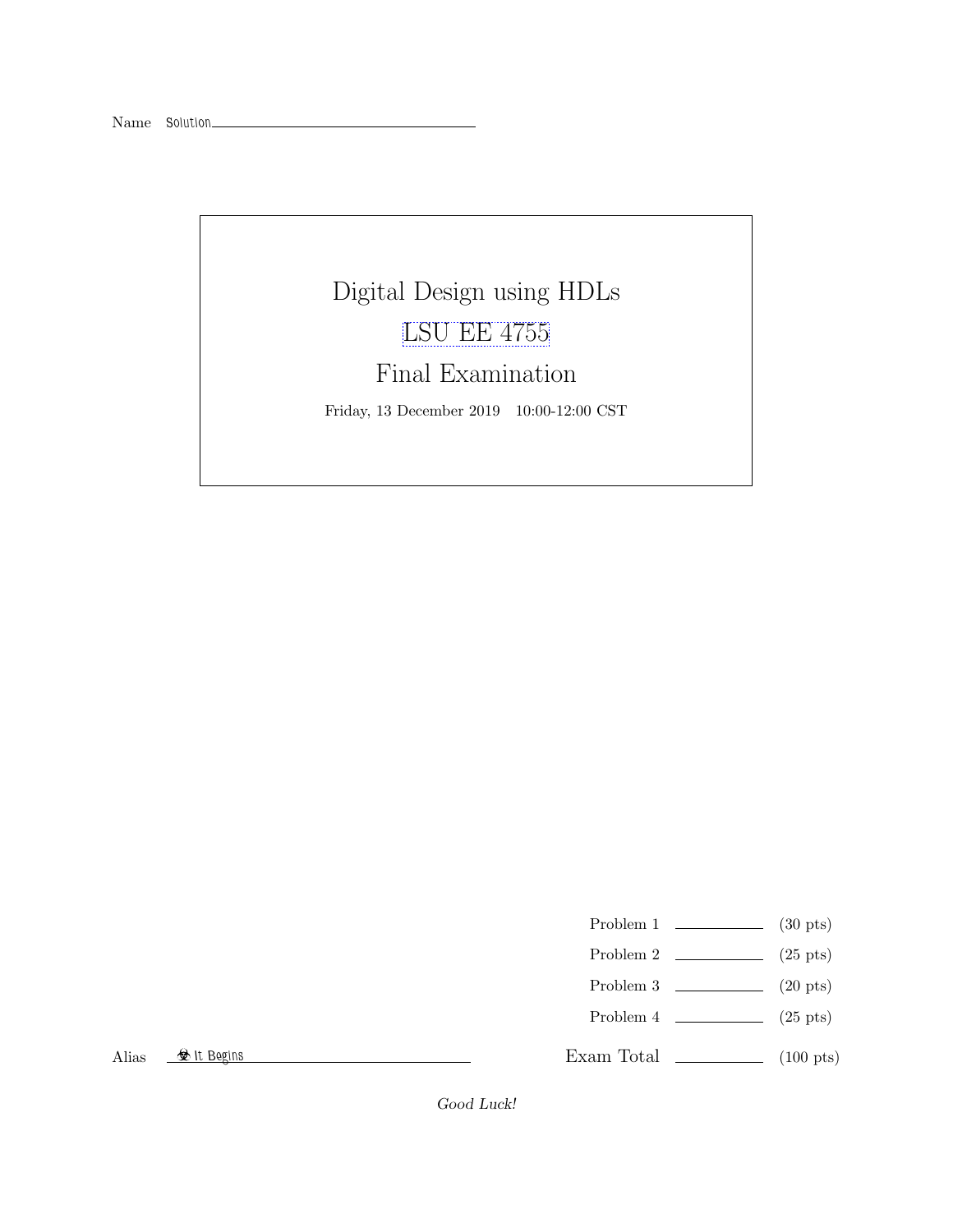Problem 1: [30 pts] Appearing below is the solution to Homework 6, the accumulation module. The next page shows the pipelined adder and st\_occ, which is some of the inferred hardware. Show the rest of the inferred hardware after some optimization. Leave the pipelined adder as a box.

```
module add\_accum #( int w = 21, n\_stages = 3)
   ( output logic [w-1:0] sum, output logic sum_valid,
     input uwire [w-1:0] ai, input uwire ai_v, reset, clk );
   logic [n_stages-1:0] st_occ;
   assign sum_valid = !st_occ;
   uwire aout_v = st\_occ[n\_stages-1];uwire [w-1:0] aout;
   uwire [w-1:0] a0 = ai_v ? ai : sum;
   uwire [w-1:0] a1 = aout_v ? aout : sum;
   add_pipe #(w,n_stages) add_p0( aout, a0, a1, clk );
   logic sum_occupied;
   uwire [1:0] n_values = ai_v + sum_occupied + aout_v;
   uwire saa = n_values \ge 2; // Start an addition.
   uwire write\_sum = !sum\_occupied && n_values == 1;
   always_ff @( posedge clk ) if ( reset ) begin
      sum \le 0;
      sum_occupied <= 0;
      st\_occ \leq 0;end else begin
      if ( write_sum ) sum <= aout_v ? aout : ai;
      sum\_occupied \le n\_values[0];st_occ <= \{ st_occ[n_stages-1:0], saa \};end
endmodule
Show inferred hardware after some optimization, but \overrightarrow{\mathsf{V}} leave add pipe as a box.
Show logic associated with n_values as basic gates and a single BFA, do not show adders and do not show
comparison units.
```
Clearly show all input and output ports, do not confuse parameters with ports.

 $\vert \overrightarrow{\bigvee} \vert$  Avoid effortlessly optimized hardware, such as gates with constant inputs.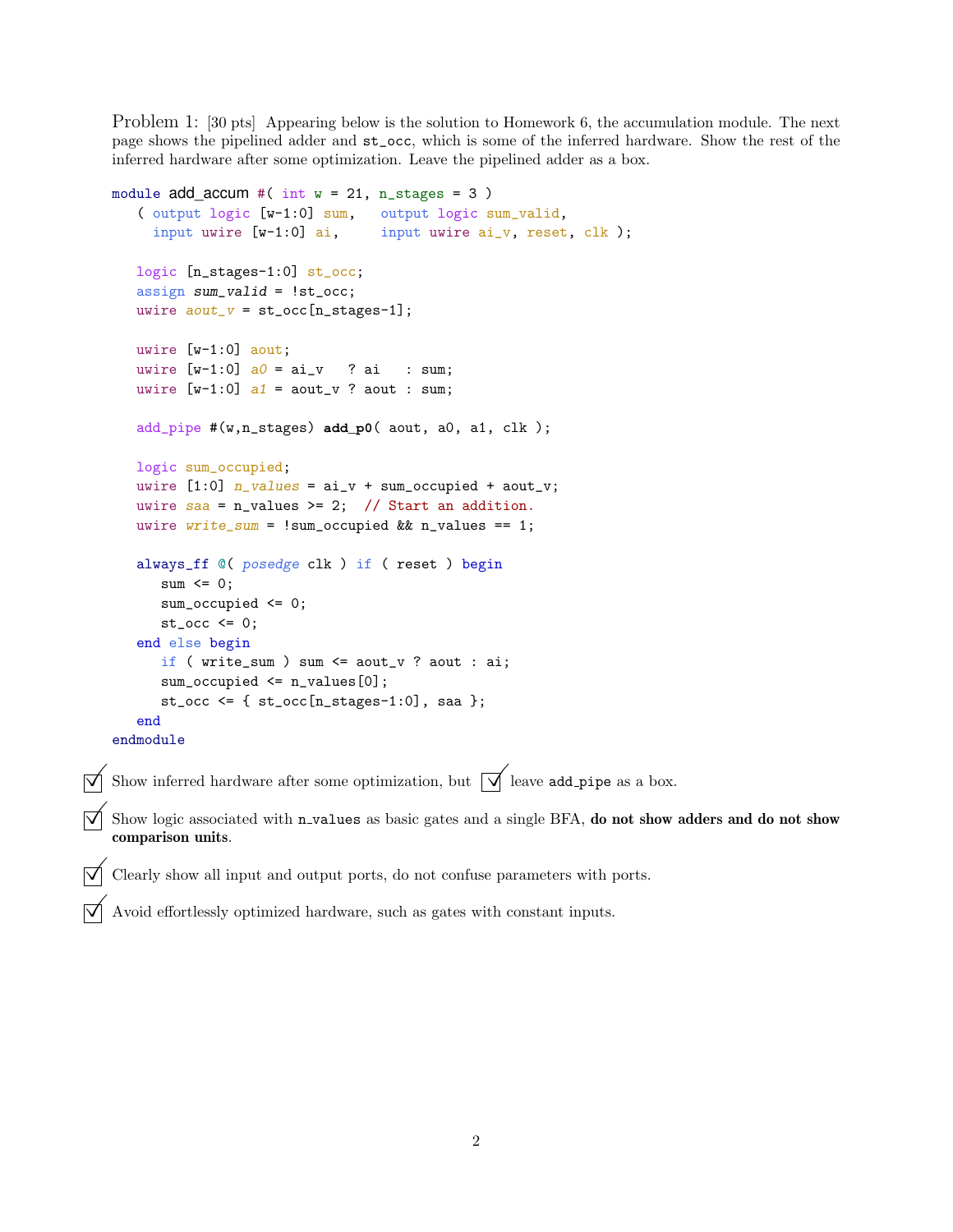Solution appears below.

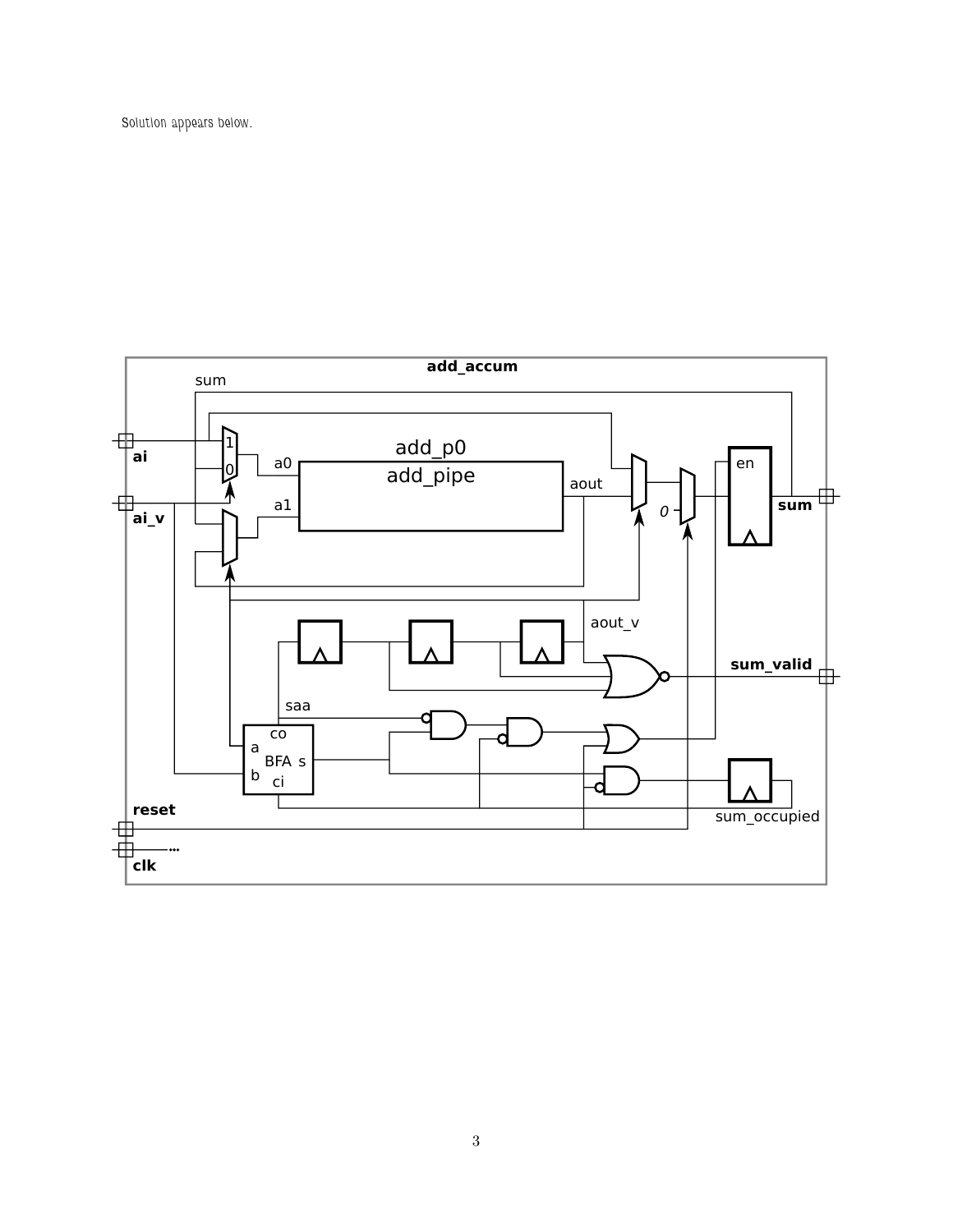Problem 2: [25 pts] Appearing below is hardware from the solution to Homework 5, Problem 2. The parameter names have been shortened, such as changing wv to v and using lg v for wvb. The diagram shows the delay through some of the modules, including the pop module. Treat e and a (delays for  $\equiv$  and  $|+|$ ) as given constants for the first part.

(a) Based on the provided delays and using the simple model for others, compute the arrival time (delay) of signals at each register input. That's two inputs for each of five registers. The solution for ready is shown in blue, so only four registers remain. Also, highlight the/a critical path to the err register.



 $\overrightarrow{\mathcal{A}}$  Show the arrival time of the enable and data signal at each register input and  $\overrightarrow{\mathcal{A}}$  Highlight a critical path to err with a squiggly line.

 $\overrightarrow{\mathcal{A}}$  Take into account constant inputs when computing delays.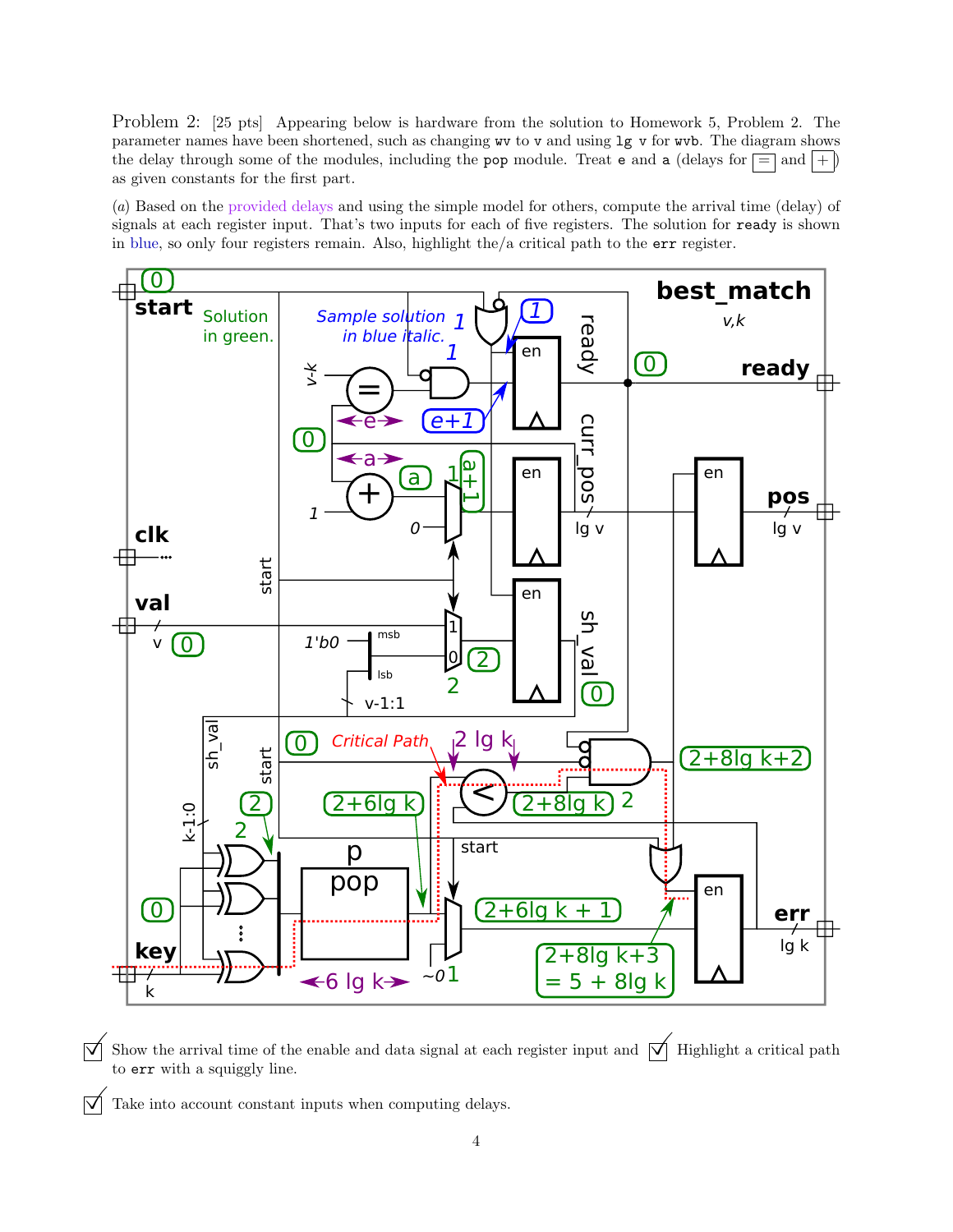Solution to part a: Arrival times at register inputs, as well as the delay at other points, shown in green. The critical path appears as a red dashed (not squiggly) line.

Note that the delay of a mux with a constant data input is 1, which applies to two of the multiplexors in the diagram.

The critical path in the solution starts at key. It would also be correct to start the critical path at sh\_val (and passing through the XOR gates).

A common mistake was to show the critical path passing through a register. Paths start at register outputs and end at register inputs.

(b) The equality module is shown with a delay of e. Show the hardware for that module and compute the cost and delay using the simple model. Take into account the width of the inputs and the fact that one input is a constant.

Sketch hardware for equality module for lg v = 8 and v – k = 1011 0001<sub>2</sub>, and  $\overrightarrow{\bigvee}$  taking into account the constant input.

Because of the constant input each XNOR gate is optimized to either a NOT gate (where the constant bit is 0) or just wire (where the constant bit is 1). So the equality module is just a  $\lceil \lg v \rceil$ -input AND gate. See the illustration to the right.



Show the cost of the hardware for the equality module above based on the simple model in terms of  $\lg v$ .  $\overrightarrow{\mathsf{V}}$  Don't forget to take the constant input into account.

The hardware consists of a single  $\lg v$ -input AND gate. Its cost is  $[\lg v - 1] u_c$ .

Show the delay of the hardware based on the simple model in terms of lg v.  $\forall$  Don't forget to take the constant input into account.

The delay of an  $\lg v$ -input AND gate is  $\lceil \lg \lceil \lg v \rceil \rceil u_t$ .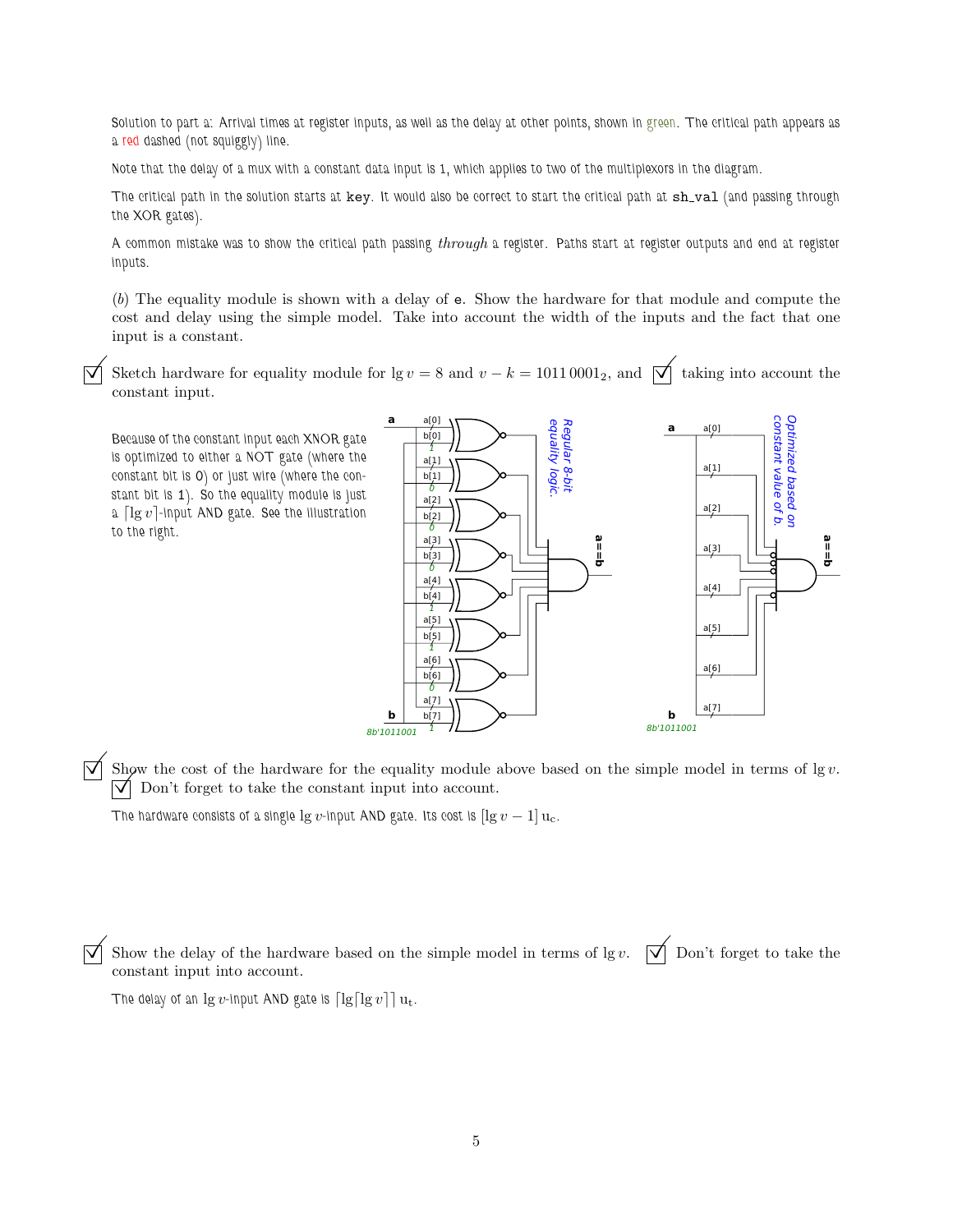Problem 3: [20 pts] The hardware illustrated to the right emits a famous integer sequence. Write a synthesizable Verilog description of the hardware.

 $\overrightarrow{\mathsf{q}}$  Complete the module,  $\overrightarrow{\mathsf{q}}$  be sure that it is synthesizable.

 $\triangledown$  Use non-blocking assignments carefully.

- $\overrightarrow{v}$  Be sure to include all  $\overrightarrow{v}$  input and output ports and  $\sqrt{\phantom{a}}$  parameters.
	- Make sure that all objects have the appropriate widths.



Solution appears below. The warning about non-blocking assignments needed to be heeded in the solution below so that the value of Fi used when updating Fi next would be based on the old value of Fi.

## // SOLUTION

```
module fibo
  #( int w = 16 )
   ( output logic [w-1:0] Fi, i,
     input uwire reset, clk );
   logic [w-1:0] Fi_next;
   always_ff @( posedge clk ) if ( reset ) begin
      Fi \leq 0;
      Fi\_next \leq 1;i \leq 0;end else begin
      Fi <= Fi_next;
      // Note: The non-blocking assignment above insures that the Fi +
      // Fi_next expression below is computed using the old value of Fi.
      Fi_next <= Fi + Fi_next;
      i \le i + 1;
```
end

endmodule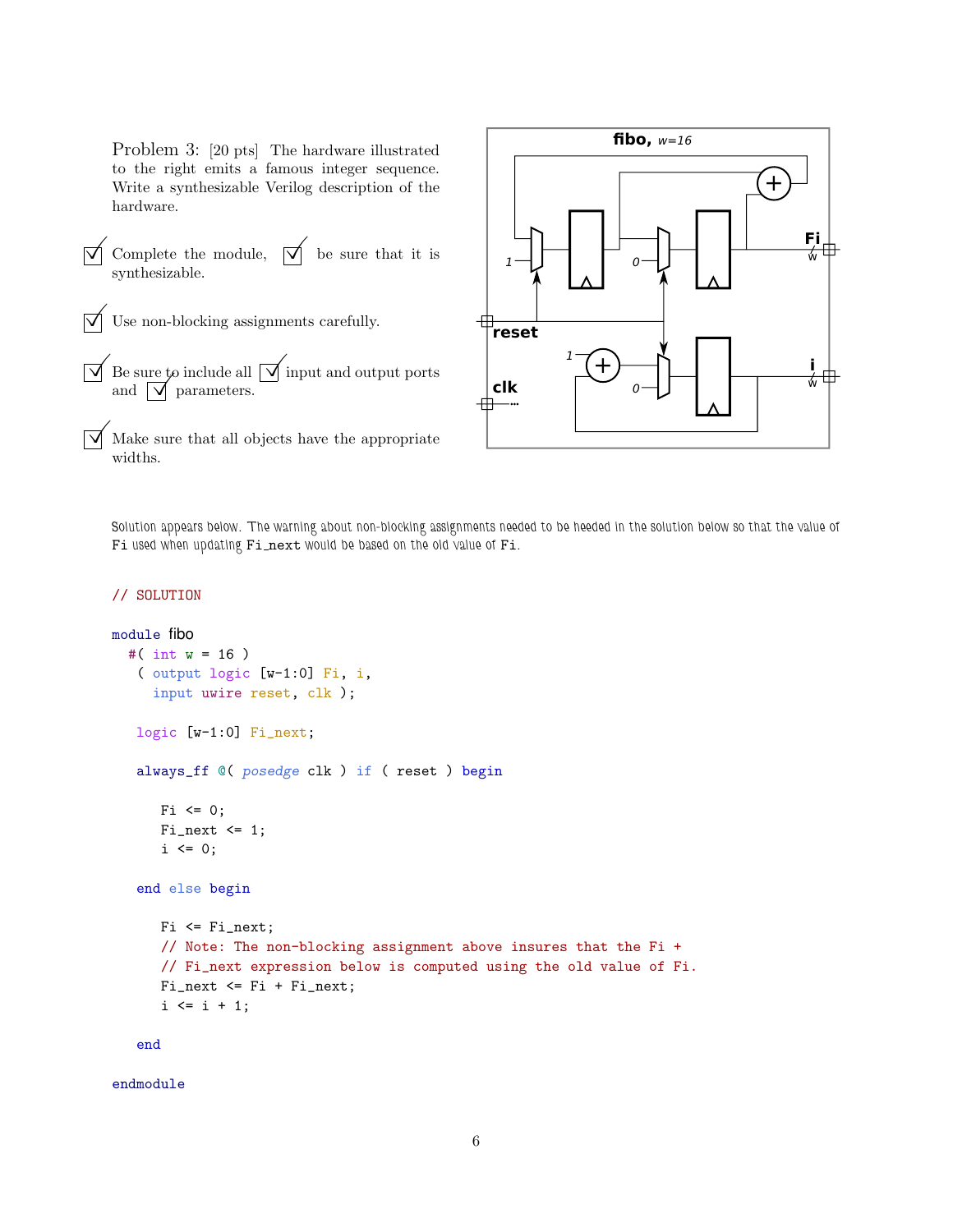Problem 4: [25 pts] Answer each question below.

(a) Appearing below are synthesis script results for the pipelined integer adder from Homework 6. That adder computes a w-bit integer sum using an *n*-stage pipeline in which each stage computes  $[w/n]$  bits of the sum, starting with the  $[w/n]$  least-significant bits in the first stage.

All syntheses are of a  $w = 24$ -bit adder, versions with  $n = 1, 2, 3, 4$ , and 6 stages are synthesized. The delay target is set to an easy 90 ns.

| Module Name            |        | Area Delay Delay |                       |
|------------------------|--------|------------------|-----------------------|
|                        |        |                  | Actual Target         |
| add_pipe_w24_n_stages1 | 29928  |                  | 10.174 90.000 ns      |
| add_pipe_w24_n_stages2 | 47043  |                  | 5.428 90.000 ns       |
| add_pipe_w24_n_stages3 |        |                  | 64159 3.701 90.000 ns |
| add_pipe_w24_n_stages4 | 81275  |                  | 2.837 90.000 ns       |
| add_pipe_w24_n_stages6 | 115506 |                  | 1.973 90.000 ns       |

 $\overline{\vee}$  Based on this data provide the  $\overline{\vee}$  latency and  $\overline{\vee}$  throughput for the three-stage adder. Be sure to  $\overline{\vee}$  use appropriate units for the throughput.

The latency is  $3\times3.701=11.103\,\text{ns}$ . The throughput is  $\frac{1\,\text{addition}}{3.701\,\text{ns}}=270.2\times10^6$  additions per second.

 $\overline{\mathbf{y}}$  Note that the area (cost) increases with the number of stages. Based on the description above what is the main contributor to the increase in cost?

The main contributor to cost are the registers. Each stage requires three registers, two for the source operands and one for the sum.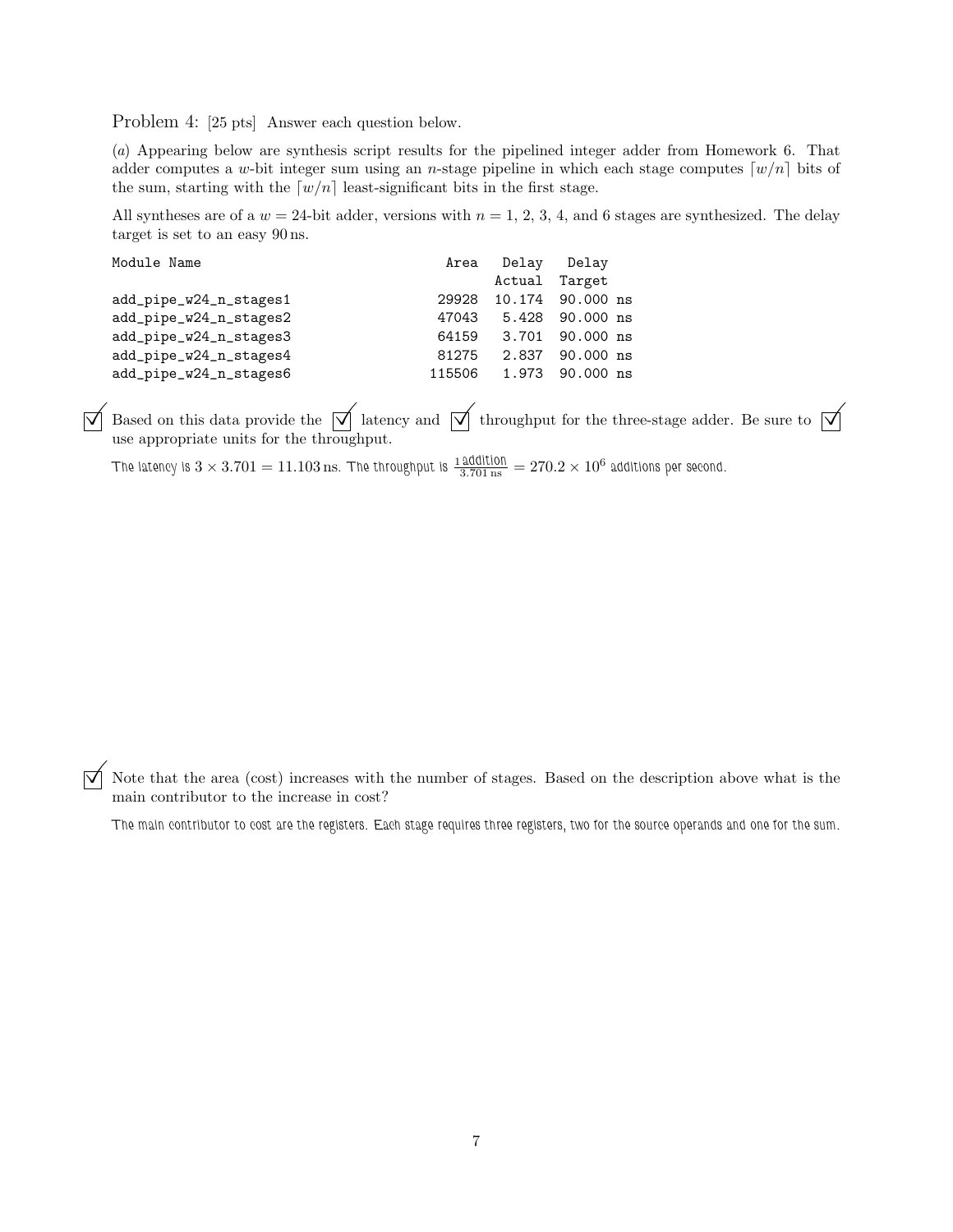(b) The two modules below appear to be similar.

```
module plan_I(output logic [7:0] e, input logic [7:0] a,b);
  logic [7:0] c;
   always_comb begin
     c = a + b;e = c + a;end
endmodule
module plan_II(output logic [7:0] e, input logic [7:0] a,b);
   logic [7:0] c;
   always_comb e = c + a;
   always_comb c = a + b;
endmodule
```
 $\overrightarrow{\mathcal{A}}$  For which module will the simulator perform unnecessary addition?  $\overrightarrow{\mathcal{A}}$  Explain.

Module  $plan\_II$  will require extra work because when a changes the  $e = c + a$  can be executed twice, first for the change in a then for the change in c due to execution of the  $c = a + b$ .

 $\overrightarrow{\mathcal{A}}$  Is the result computed by the two modules different or the same?  $\overrightarrow{\mathcal{A}}$  Explain.

The result at the end of a time step is the same. However plan\_II can leave e in different value than plan\_I during a time step (before e = c+a executes a second time, as described above).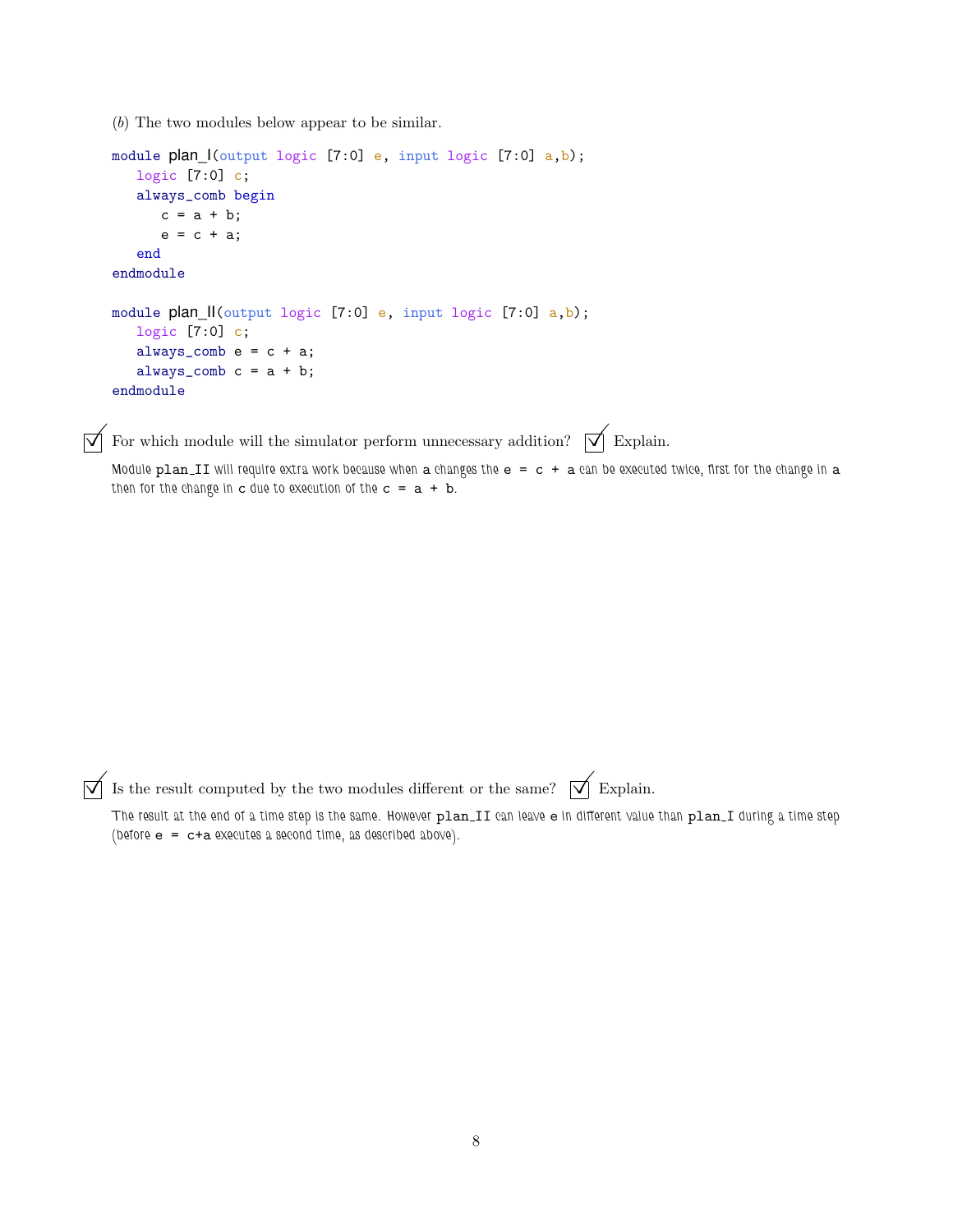(c) What value will y have at the end of the initial block?

```
module s;
  logic [15:0] a,b,y;
  initial begin
     a = 1; // SOLUTION information in comments below.
     b = 100; // Value of b set to 100.
     b \le 10; // Update event b = 10 is put in NBA region. b still 100.
     y = 0; // Value of y set to zero.
     y \le a + b; // a+b computed: 1 + 100 = 101. Update event y=101 put in NBA region.
     y = 999; // Value of y set to 999.
     #1; // After #1 reached NBA events executed:
                  // b set to 10
                  // y set to 101. (a+b computed above using older b).
                  // The lines below have no impact on y.
     a = 2;b \le 20;#200;
     // Show value of y at this point in execution.
     // SOLUTION: y is 101.
  end
endmodule
```
 $\triangledown$  Value of y at end of block is:

Short answer: y=101.

Explanation:  $y$  is assigned three times. For the blocking assignments,  $y=0$  and  $y=999$ , the value is written when the respective statement is executed. For the non-blocking assignment,  $y \leq a + b$ , the value  $a + b$  is computed when the statement is reached, but the result is not assigned until the simulator reaches the timeslot  $t = 0$  NBA region. The same holds for non-blocking assignment b<=10. For that reason a+b is computed using a=1 and b=100. See the comments in the code above.